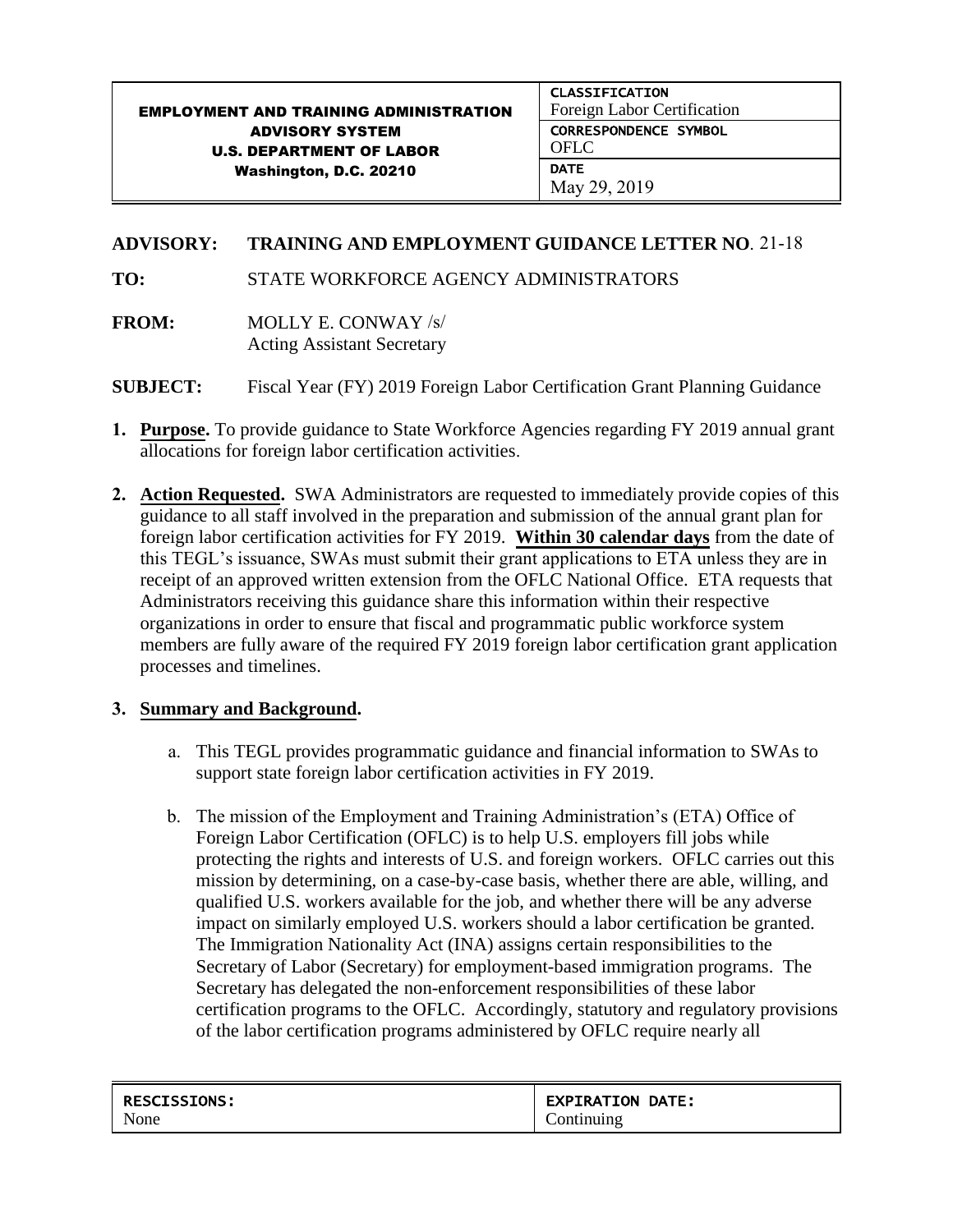employers seeking to hire either permanent or temporary foreign labor to apply to the Secretary for a labor certification. Congress appropriates funding for state foreign labor certification activities through the State Unemployment Insurance and Employment Service Operations (SUIESO) account. As part of the FY 2019 appropriation bill, Congress appropriated \$14,282,000 for the state grants. These state grants fund services provided by State Workforce Agencies (SWAs) in support of the foreign labor certification program, including the placement of employer job orders, inspection of housing for agricultural workers, and the administration of prevailing wage and practice surveys. OFLC distributes this grant funding annually in accordance with approved state plans.

- **4. Content.** Please see attachment II for guidance.
- **5. Inquiries.** SWA staff should direct all questions to the OFLC National Office at [FLC.Grant@dol.gov](mailto:FLC.Grant@dol.gov)
- **6. References.**
	- Immigration and Nationality Act (INA), as amended, 8 U.S.C. 1101(a), 1182(a)(5)(A), 1184(c), and 1188;
	- Approval of Covenant to Establish a Commonwealth of the Northern Mariana Islands, 48 U.S.C. 1801;
	- 48 U.S.C. 1806;
	- Wagner-Peyser Act, 29 U.S.C. 49f(d);
	- U.S. Citizenship and Immigration Services regulations at 8 Code of Federal Regulations(CFR) Part 214;
	- 20 CFR Parts 653, subpart F, 654, subpart E, 655, subparts A and B, and 658;
	- 2 CFR 200 Uniform Administrative Requirements, Cost Principles, and Audit Requirements for Federal Awards;
	- 2 CFR 2900, Uniform Administrative Requirements, Cost Principles, and Audit Requirements for Federal Awards, Department of Labor;
	- Guide for Employment Service Reimbursable Grant Activities;
	- ETA H-2A Program Handbook No. 398, January 1988;
	- Training and Employment Guidance Letter (TEGL) No. 04-06, *Plans to Phase out Penalty Mail Costs for "Employment Security" Programs and Availability of Supplemental Budget Funds for Conversion to Commercial Mail Methods*;
	- Labor Certification Process for Temporary Employment in the Commonwealth of the Northern Mariana Islands (CW-1 Workers), 84 FR 12380 (Interim Final Rule, April 1, 2019) (Codified at 20 CFR Part 655, Subpart E) (hereafter "CNMI Interim Final Rule"); and
	- Department of Defense and Labor, Health and Human Services, and Education Appropriations Act, 2019 and Continuing Appropriations Act, 2019 (P.L. 115-245).